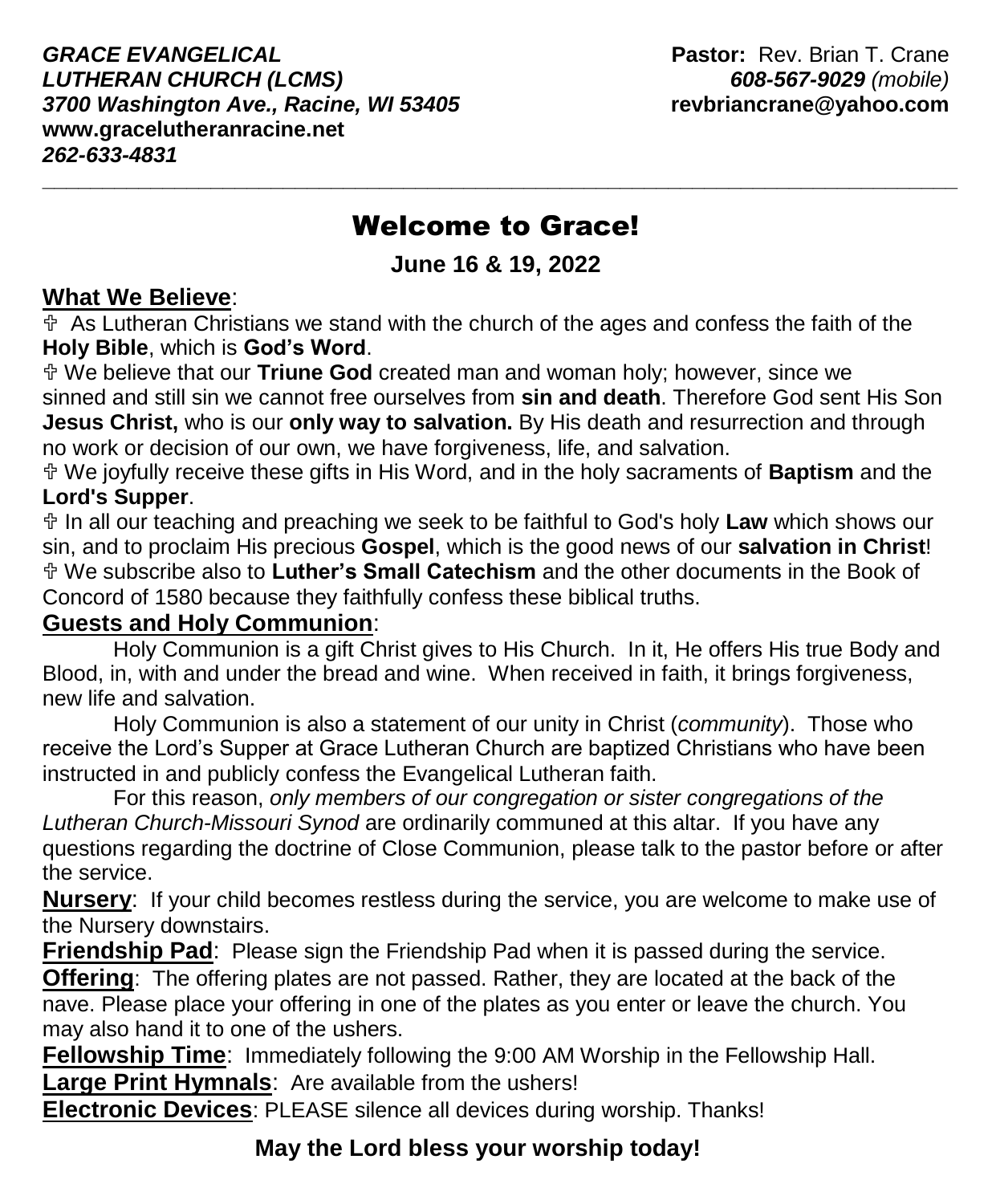#### **Second Sunday after Pentecost June 16 & 19, 2022 – Divine Service, Setting Four**

#### **PRE-SERVICE MUSIC, CHIMES, AND ANNOUNCEMENTS**

### **CONFESSION AND ABSOLUTION**

#### ♫**All Who Believe and Are Baptized** *LSB 601*

**Invocation** *LSB 203*

#### **Confession of Sins and Absolution** *LSB 203*

### **SERVICE OF THE WORD**

**♫Introit** *Psalm 71:20–24; antiphon: Psalm 71:3*



 $\mathbf{P}$  Be to me a rock of refuge, to which I may contin- | ually come;\* you have given the command to save me, for you are my rock and my | fortress.

C **You who have made me see many troubles and calamities will revive | me again;\***

**from the depths of the earth you will bring me | up again.**

- P You will increase my | greatness\* and comfort | me again.
- C **I will also praise you with the harp for your faithfulness, | O my God;\* I will sing praises to you with the lyre, O Holy One of | Israel.**
- **P** My lips will shout for joy, when I sing prais-  $|$  es to you;\* my soul also, which you | have redeemed.
- C **And my tongue will talk of your righteous help all | the day long,\* for they have been put to shame and disappointed who sought to | do me hurt.**
- C **Glory be to the Father and | to the Son**\* **and to the Holy | Spirit; as it was in the be- | ginning,**\*

**is now, and will be forever. | Amen.**

 $\mathbf{P}$  Be to me a rock of refuge, to which I may contin-  $\mathbf{I}$  ually come;<sup>\*</sup> you have given the command to save me, for you are my rock and my | fortress.

♫**Kyrie** *LSB 204*

♫**Gloria in Excelsis** *LSB 204*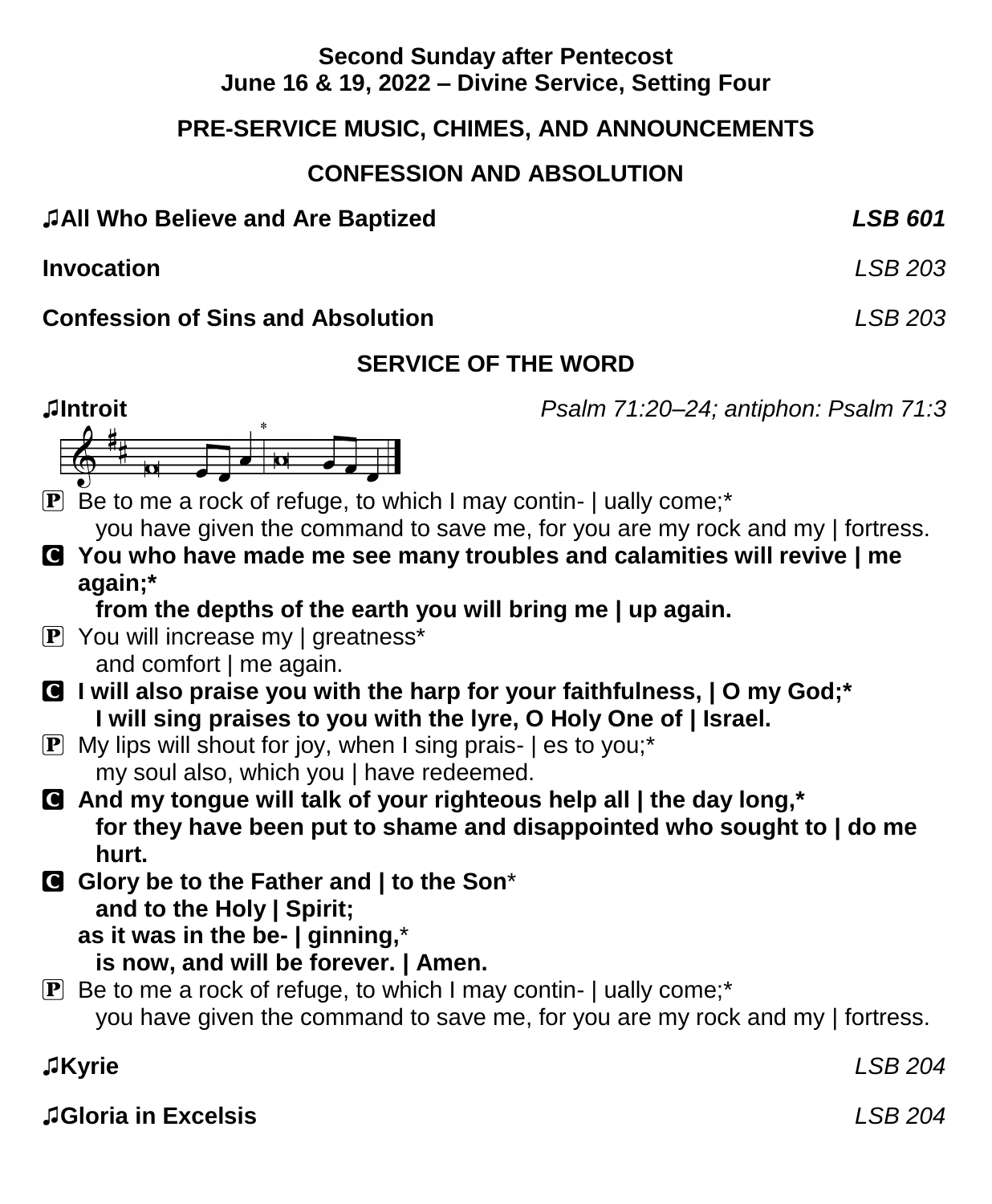### **Salutation and Collect of the Day** *LSB 205*

 $\mathbf P$  O God, You have prepared for those who love You such good things as surpass our understanding. Cast out all sins and evil desires from us, and pour into our hearts Your Holy Spirit to guide us into all blessedness; through Jesus Christ, Your Son, our Lord, who lives and reigns with You and the Holy Spirit, one God, now and forever.

C **Amen.**

#### **Old Testament Reading** – *Isaiah 65:1–9 Pew Bible, p. 623*

 $1$  was ready to be sought by those who did not ask for me; I was ready to be found by those who did not seek me. I said, "Here am I, here am I," to a nation that was not called by my name.  $2$ I spread out my hands all the day to a rebellious people, who walk in a way that is not good, following their own devices;  $3a$  people who provoke me to my face continually, sacrificing in gardens and making offerings on bricks;  $4$ who sit in tombs, and spend the night in secret places; who eat pig's flesh, and broth of tainted meat is in their vessels; <sup>5</sup>who say, "Keep to yourself, do not come near me, for I am too holy for you." These are a smoke in my nostrils, a fire that burns all the day.  $6B$ ehold, it is written before me: "I will not keep silent, but I will repay; I will indeed repay into their bosom <sup>7</sup>both your iniquities and your fathers' iniquities together, says the LORD; because they made offerings on the mountains and insulted me on the hills, I will measure into their bosom payment for their former deeds."

<sup>8</sup>Thus says the LORD: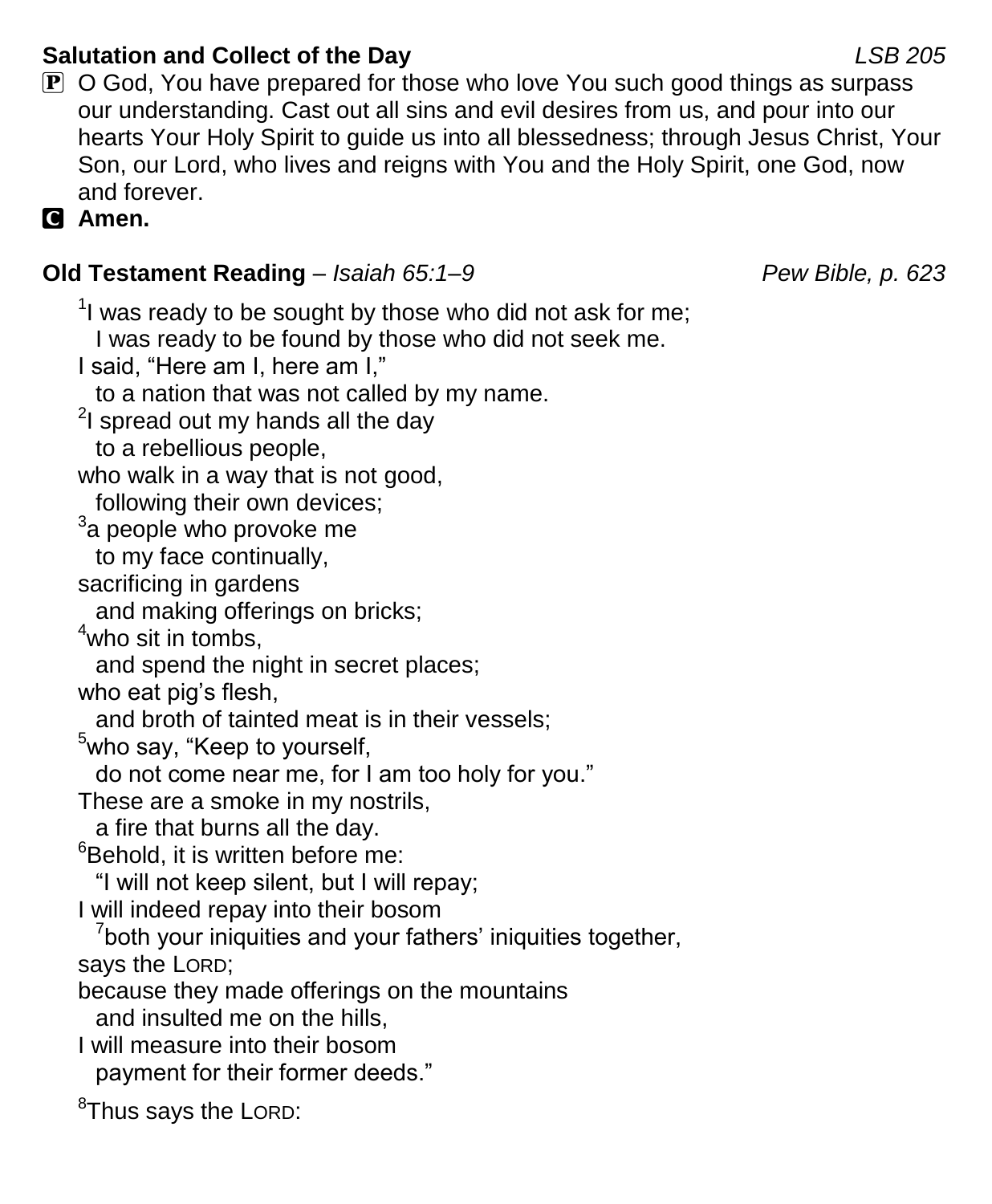"As the new wine is found in the cluster, and they say, 'Do not destroy it, for there is a blessing in it,' so I will do for my servants' sake, and not destroy them all. <sup>9</sup>I will bring forth offspring from Jacob, and from Judah possessors of my mountains; my chosen shall possess it, and my servants shall dwell there."

#### **Epistle** – *Galatians 3:23—4:7 Pew Bible, p. 974*

<sup>23</sup>Now before faith came, we were held captive under the law, imprisoned until the coming faith would be revealed.  $24$ So then, the law was our guardian until Christ came, in order that we might be justified by faith.  $25$ But now that faith has come, we are no longer under a guardian, <sup>26</sup>for in Christ Jesus you are all sons of God, through faith.  $27$ For as many of you as were baptized into Christ have put on Christ.  $28$ There is neither Jew nor Greek, there is neither slave nor free, there is neither male nor female, for you are all one in Christ Jesus. <sup>29</sup>And if you are Christ's, then you are Abraham's offspring, heirs according to promise.

 $4:1$  mean that the heir, as long as he is a child, is no different from a slave, though he is the owner of everything,  $2$  but he is under guardians and managers until the date set by his father. <sup>3</sup>In the same way we also, when we were children, were enslaved to the elementary principles of the world. <sup>4</sup>But when the fullness of time had come, God sent forth his Son, born of woman, born under the law, <sup>5</sup>to redeem those who were under the law, so that we might receive adoption as sons. <sup>6</sup>And because you are sons, God has sent the Spirit of his Son into our hearts, crying, "Abba! Father!" <sup>7</sup>So you are no longer a slave, but a son, and if a son, then an heir through God.

#### ♫**Alleluia and Verse** *LSB 205*

#### **Holy Gospel** – *Luke 8:26–39 Pew Bible, p. 865*

 $26$ Then they sailed to the country of the Gerasenes, which is opposite Galilee.  $27$ When Jesus had stepped out on land, there met him a man from the city who had demons. For a long time he had worn no clothes, and he had not lived in a house but among the tombs. <sup>28</sup>When he saw Jesus, he cried out and fell down before him and said with a loud voice, "What have you to do with me, Jesus, Son of the Most High God? I beg you, do not torment me." <sup>29</sup>For he had commanded the unclean spirit to come out of the man. (For many a time it had seized him. He was kept under guard and bound with chains and shackles, but he would break the bonds and be driven by the demon into the desert.)  $^{30}$  Jesus then asked him, "What is your name?" And he said, "Legion," for many demons had entered him.  $31$ And they begged him not to command them to depart into the abyss.  $32$ Now a large herd of pigs was feeding there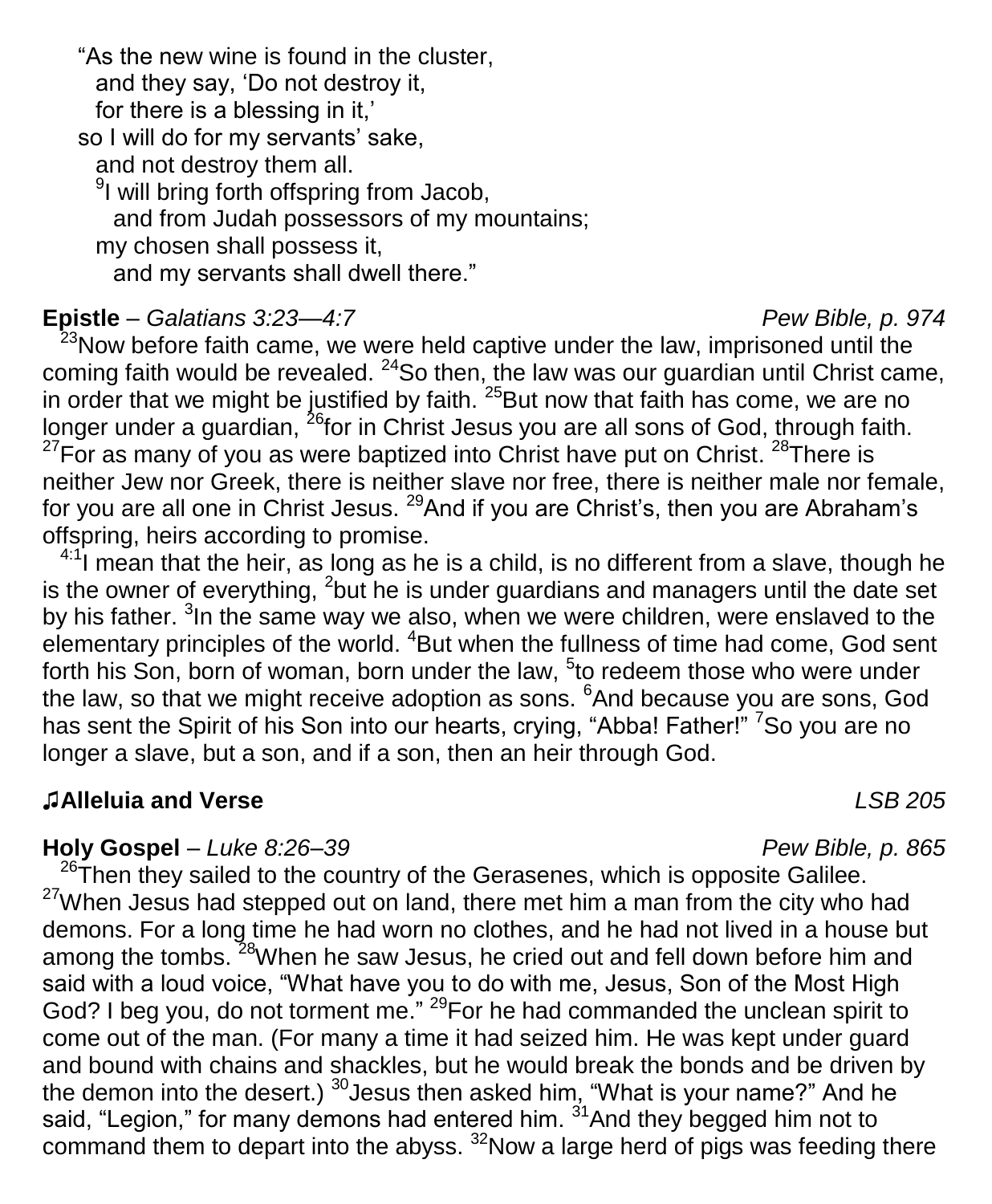on the hillside, and they begged him to let them enter these. So he gave them permission. <sup>33</sup>Then the demons came out of the man and entered the pigs, and the herd rushed down the steep bank into the lake and were drowned.

<sup>34</sup>When the herdsmen saw what had happened, they fled and told it in the city and in the country. <sup>35</sup>Then people went out to see what had happened, and they came to Jesus and found the man from whom the demons had gone, sitting at the feet of Jesus, clothed and in his right mind, and they were afraid. <sup>36</sup>And those who had seen it told them how the demon-possessed man had been healed. <sup>37</sup>Then all the people of the surrounding country of the Gerasenes asked him to depart from them, for they were seized with great fear. So he got into the boat and returned. <sup>38</sup>The man from whom the demons had gone begged that he might be with him, but Jesus sent him away, saying, <sup>39</sup> Return to your home, and declare how much God has done for you." And he went away, proclaiming throughout the whole city how much Jesus had done for him.

**Nicene Creed** *LSB 206 or inside back cover of hymnal*

**Catechism Time** – *Confession Luther's Small Catechism, LSB 326*

- P *What is Confession?*
- C **Confession has two parts. First, that we confess our sins, and second, that we receive absolution, that is, forgiveness, from the pastor as from God Himself, not doubting, but firmly believing that by it our sins are forgiven before God in heaven.**

♫**Rise, Shine, You People** *LSB 825*

**Sermon**

**Prayer of the Church**

*After each petition:*

P Lord, in Your mercy,

C **hear our prayer.**

♫**Offertory** – *We Give Thee But Thine Own LSB 781, vv. 1–2, 6 The offering plates are not passed. Please see note on the first page of the bulletin.*

### **SERVICE OF THE SACRAMENT**

| <b>Preface</b>                | LSB 208 |
|-------------------------------|---------|
| <b>ASanctus</b>               | LSB 208 |
| <b>Prayer of Thanksgiving</b> | LSB 209 |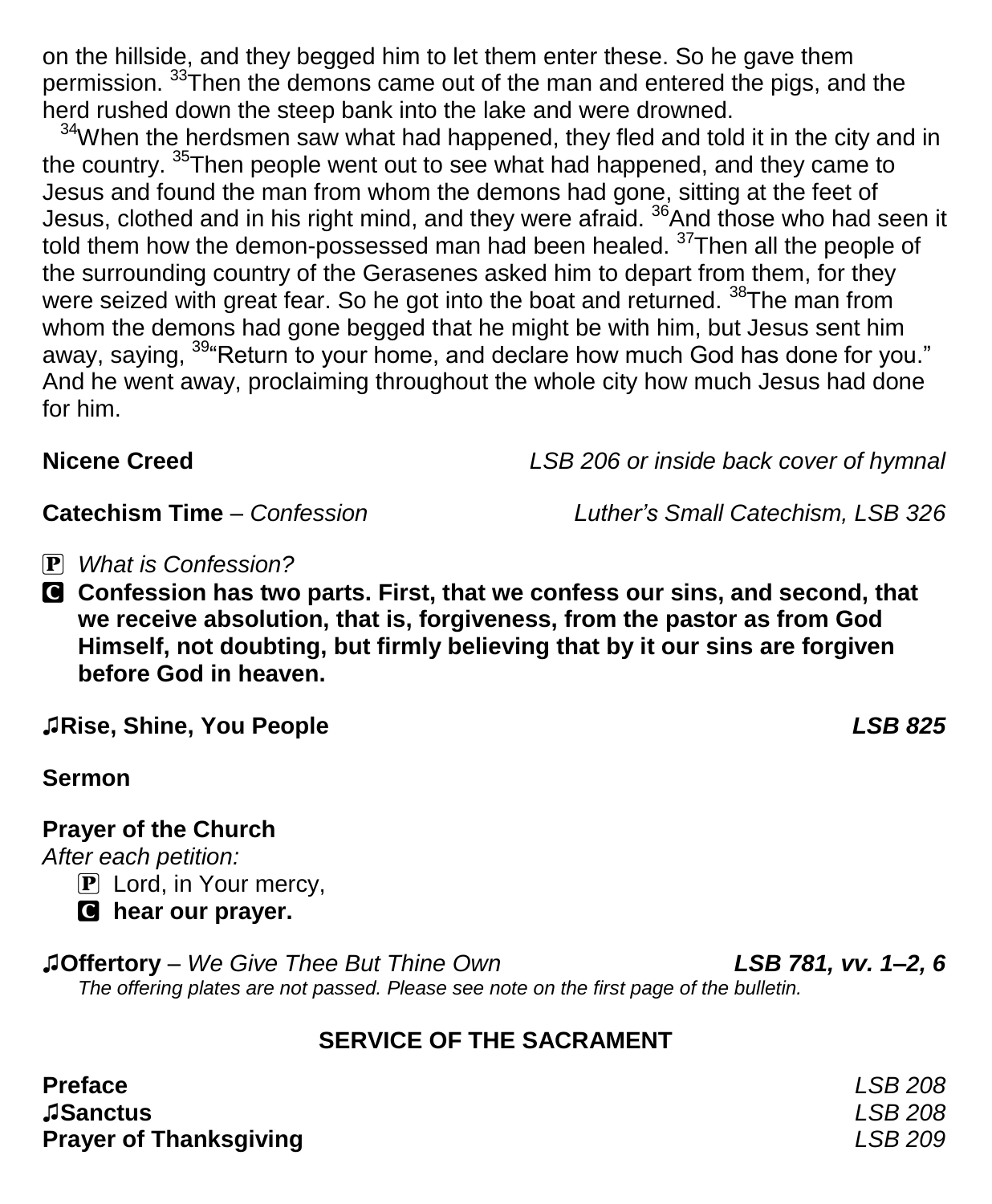| Lord's Prayer         | LSB 209 |
|-----------------------|---------|
| The Words of Our Lord | LSB 209 |
| <b>Pax Domini</b>     | LSB 209 |
| <b>JAgnus Dei</b>     | LSB 210 |

**Distribution** – *If you are visiting with us, please read "Guests and Holy Communion," printed on the inside cover of the Friendship Pad*. *If you would like to receive Holy Communion in your pew, please notify the pastor or an usher. If possible, please sit near the center aisle, and it will be brought to you at the conclusion of the distribution. Wine greatly diluted with water is available in purple-tinted cups in the center of each Communion tray for those with alcohol sensitivities.*

| <b>Distribution Hymns:</b>                    |                |
|-----------------------------------------------|----------------|
| JAmazing Grace                                | <b>LSB 744</b> |
| JJust as I Am, without One Plea               | <b>LSB 570</b> |
| JBaptized into Your Name Most Holy            | <b>LSB 590</b> |
| <b>Praise the One Who Breaks the Darkness</b> | <b>LSB 849</b> |
| <b>JNunc Dimittis</b>                         | LSB 211        |
| <b>Post-Communion Collect</b>                 | LSB212         |
| <b>Benedicamus and Benediction</b>            | LSB 212        |
|                                               |                |

| JYour Hand, O Lord, in Days of Old | <b>LSB 846</b> |
|------------------------------------|----------------|
|                                    |                |

**Distribution Hymns:**

#### **+ TO GOD BE THE GLORY +**

#### **CALENDAR FOR THE WEEK OF June 19th THROUGH June 26th**

| <b>SUNDAY</b>             | $9:00$ AM<br>10:30 AM           | DIVINE SERVICE IV WITH HOLY COMMUNION<br><b>Bible Study</b>                           |
|---------------------------|---------------------------------|---------------------------------------------------------------------------------------|
| <b>WEDNESDAY 10:00 AM</b> |                                 | <b>Bible Study</b>                                                                    |
| <b>THURSDAY</b>           | 6:30 PM                         | DIVINE SERVICE IV WITH HOLY COMMUNION                                                 |
| <b>FRIDAY</b>             |                                 | <b>Office Closed</b>                                                                  |
| <b>SUNDAY</b>             | 9:00 AM<br>10:30 AM<br>11:30 AM | DIVINE SERVICE IV WITH HOLY COMMUNION<br><b>Bible Study</b><br><b>Council Meeting</b> |

#### **Acknowledgments**

Divine Service, Setting Four from Lutheran Service Book

Unless otherwise indicated, Scripture quotations are from the ESV® Bible (The Holy Bible, English Standard Version®), copyright © 2001 by Crossway, a publishing ministry of Good News Publishers. Used by permission. All rights reserved.

Created by Lutheran Service Builder © 2022 Concordia Publishing House.